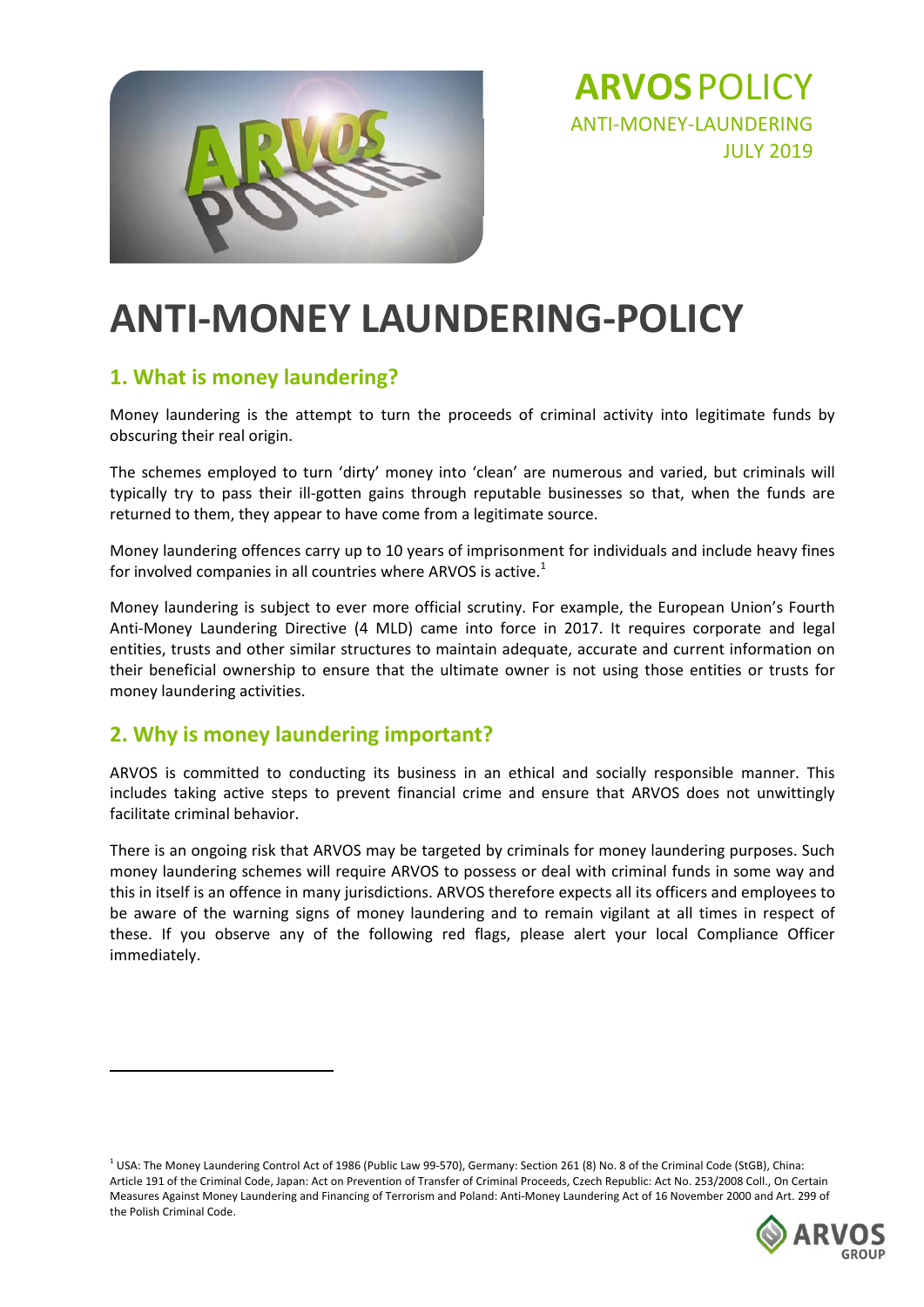## **ARVOS**POLICY ANTI‐MONEY‐LAUNDERING JULY 2019

#### **3. Money Laundering Red Flags**

- A customer, agent or proposed business partner who is reluctant to provide complete information or who provides suspicious information
- Third parties acting on behalf of another where it is unclear who the actual counterparty is
- Requests to make or accept payments in cash
- Structuring of transactions to avoid record keeping or reporting obligations
- Unusually favorable payment terms
- Orders or purchases that are inconsistent with a customer's normal business purpose
- Transactions involving offshore banks, unlicensed money remitters or currency not related to the transaction
- Transactions involving jurisdictions or individuals with links to criminal or terrorist activities
- ARVOS will review this policy annually and will update it as necessary in line with any legal, regulatory or commercial developments.

Money laundering can be committed unwittingly. For example, a company's affiliate in a foreign country may have secured contracts using bribery or by violating export control laws and regulations. Those crimes may not be known to the other affiliated companies. Yet, if any proceeds from such contracts are then transferred to an affiliated company's accounts this amounts to the company moving the proceeds of crime – which is potentially money laundering.

#### **4. What you should do if you are aware of suspicious behavior**

The above-mentioned scenarios raise the issue of the legal requirements to report money laundering. A failure to report it can have serious repercussions.

As an officer or employee of the Company, you therefore have a duty to remain alert for potential criminal behavior. If you become aware of any of the warning signs listed above or have any other reason to suspect there may be improper financial behavior occurring you must immediately inform one of the Compliance Officers.

Do not tell someone that you believe they are laundering money, as this could give them a chance to destroy evidence; such warning or tipping could constitute the offense of obstruction.

A failure to report suspicions of money laundering could expose the Company to legal sanctions, as well as reputational damage. As a result, you will jeopardize your employment with the Company.

In addition, you will expose yourself to criminal sanctions which are likely to include imprisonment.